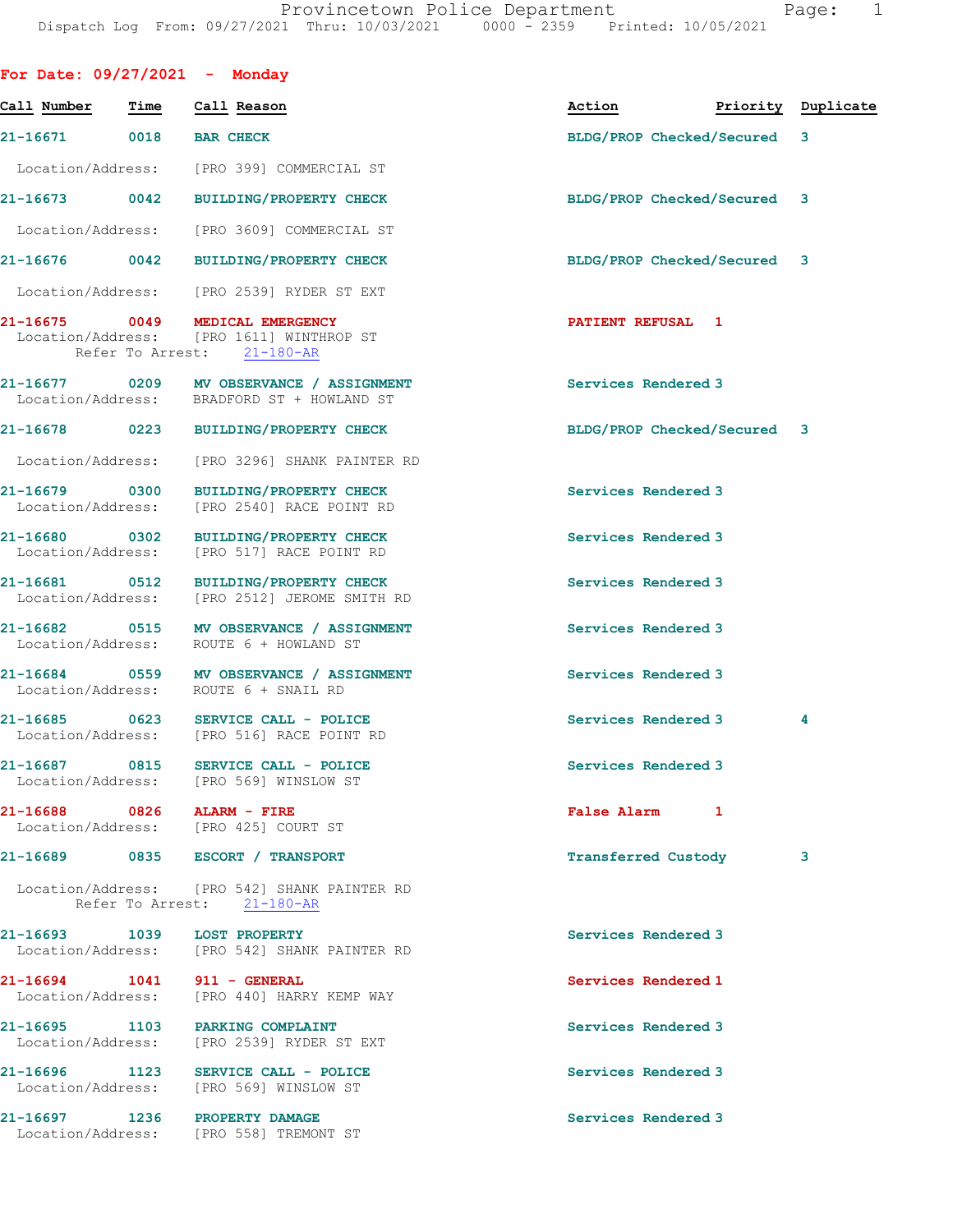21-16700 1344 MEDICAL EMERGENCY Transported to Hospital 1 Location/Address: PROVINCELANDS RD + ROUTE 6

21-16701 1404 PARKING COMPLAINT Services Rendered 3 Location/Address: [PRO 165] COMMERCIAL ST

21-16702 1406 LOST PROPERTY Services Rendered 3 Location/Address: [PRO 542] SHANK PAINTER RD

21-16704 1503 SERVICE CALL - POLICE 1988 Services Rendered 3 Location/Address: [PRO 569] WINSLOW ST

21-16707 1543 BUILDING/PROPERTY CHECK Services Rendered 3 Location/Address: [PRO 488] MAYFLOWER ST

21-16708 1714 FOLLOW UP **FOLLOW UP** 2 Location/Address: [PRO 537] SHANK PAINTER RD

21-16710 1742 MEDICAL EMERGENCY **121-16710 PATIENT REFUSAL** 1 Location/Address: [PRO 269] COMMERCIAL ST

21-16711 1815 DISTURBANCE - FIGHT / ARGUMENT Services Rendered 1 Location/Address: [PRO 1224] COMMERCIAL ST

21-16712 1835 MV DISABLED<br>
Location/Address: [PRO 2479] ROUTE 6

Location/Address:

Location/Address: [PRO 3222] ALDEN ST

21-16715 1909 MV OBSERVANCE / ASSIGNMENT Services Rendered 3<br>
Location/Address: [PRO 1892] SHANK PAINTER RD [PRO 1892] SHANK PAINTER RD

21-16716 1942 LOST PROPERTY Services Rendered 3 Location/Address: [PRO 542] SHANK PAINTER RD

Location/Address: [PRO 2651] GARFIELD ST

21-16718 2008 ANIMAL CALL Services Rendered 2 Location/Address: [PRO 3701] BRADFORD ST EXT

21-16720 2050 MV COMPLAINT GONE ON ARRIVAL 2 Location/Address: COMMERCIAL ST + BANGS ST

Location/Address: ARCH ST + BRADFORD ST

21-16722 2136 BUILDING/PROPERTY CHECK Services Rendered 3 Location/Address: [PRO 526] RYDER ST EXT

21-16724 2202 BUILDING/PROPERTY CHECK Services Rendered 3 Location/Address: [PRO 4041] BRADFORD ST

21-16725 2211 MV STOP VERBAL WARNING 3 Location/Address: [PRO 539] SHANK PAINTER RD

21-16726 2220 BUILDING/PROPERTY CHECK Services Rendered 3 Location/Address: [PRO 106] COMMERCIAL ST

21-16727 2241 BUILDING/PROPERTY CHECK Services Rendered 3 Location/Address: [PRO 2898] JEROME SMITH RD

## For Date: 09/28/2021 - Tuesday

21-16729 0005 BAR CHECK Services Rendered 3

21-16713 1838 MEDICAL EMERGENCY Transported to Hospital 1

21-16717 1950 MEDICAL EMERGENCY 1988 12 Transported to Hospital 1

21-16721 2129 MV STOP VERBAL WARNING 3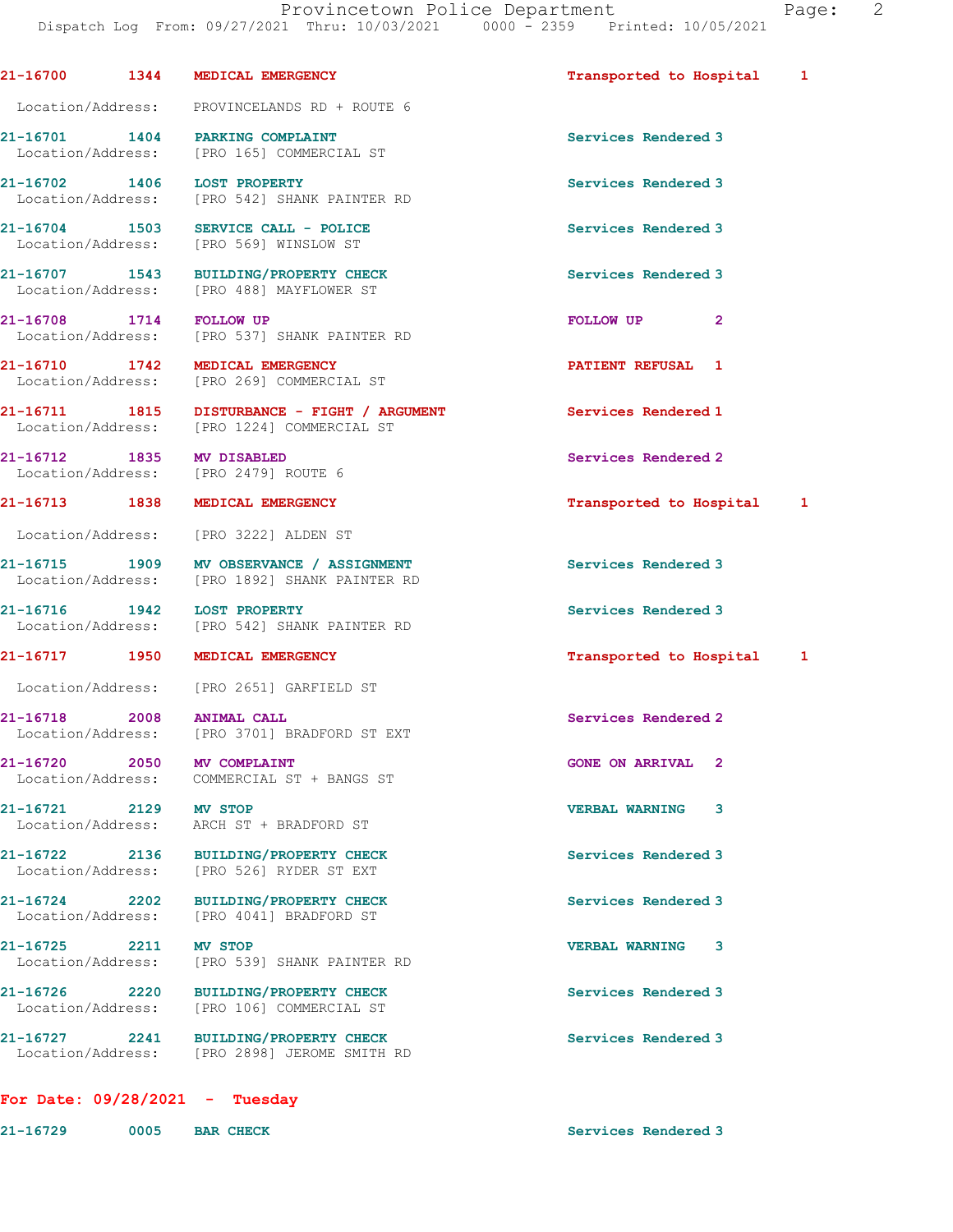|                               |                                                                                          | Provincetown Police Department<br>Dispatch Log From: 09/27/2021 Thru: 10/03/2021 0000 - 2359 Printed: 10/05/2021 | Page: | 3 |
|-------------------------------|------------------------------------------------------------------------------------------|------------------------------------------------------------------------------------------------------------------|-------|---|
|                               | Location/Address: [PRO 399] COMMERCIAL ST                                                |                                                                                                                  |       |   |
|                               | 21-16730 0006 MV OBSERVANCE / ASSIGNMENT<br>Location/Address: ROUTE 6 + SNAIL RD         | Services Rendered 3                                                                                              |       |   |
|                               | 21-16731 0126 MV OBSERVANCE / ASSIGNMENT<br>Location/Address: BRADFORD ST + STANDISH ST  | Services Rendered 3                                                                                              |       |   |
|                               | 21-16732 0134 BUILDING/PROPERTY CHECK                                                    | BLDG/PROP Checked/Secured 3                                                                                      |       |   |
|                               | Location/Address: [PRO 1952] COMMERCIAL ST                                               |                                                                                                                  |       |   |
|                               | 21-16733 0208 BUILDING/PROPERTY CHECK                                                    | BLDG/PROP Checked/Secured 3                                                                                      |       |   |
|                               | Location/Address: [PRO 3609] COMMERCIAL ST                                               |                                                                                                                  |       |   |
| $21-16734$ 0430 ALARM - FIRE  | Location/Address: [PRO 4126] BRADFORD ST EXT                                             | Services Rendered 1                                                                                              |       |   |
|                               | 21-16736 0511 SERVICE CALL - POLICE<br>Location/Address: [PRO 444] HIGH POLE HILL        | Services Rendered 3                                                                                              |       |   |
|                               | 21-16737 0513 BUILDING/PROPERTY CHECK                                                    | BLDG/PROP Checked/Secured 3                                                                                      |       |   |
|                               | Location/Address: [PRO 3259] MACMILLAN WHARF                                             |                                                                                                                  |       |   |
|                               | 21-16738 0514 MV OBSERVANCE / ASSIGNMENT<br>Location/Address: ROUTE 6 + SNAIL RD         | Services Rendered 3                                                                                              |       |   |
| 21-16740 0543 ANIMAL CALL     |                                                                                          | Referred to Other Agency 3                                                                                       |       |   |
|                               | Location/Address: ROUTE 6 + SNAIL RD                                                     |                                                                                                                  |       |   |
|                               | 21-16741 0611 SERVICE CALL - POLICE<br>Location/Address: [PRO 516] RACE POINT RD         | Services Rendered 3                                                                                              |       |   |
|                               | 21-16742 0613 MV OBSERVANCE / ASSIGNMENT<br>Location/Address: [PRO 530] SHANK PAINTER RD | Services Rendered 3                                                                                              |       |   |
|                               | 21-16743 0624 BUILDING/PROPERTY CHECK                                                    | BLDG/PROP Checked/Secured 3                                                                                      |       |   |
|                               | Location/Address: [PRO 1638] COMMERCIAL ST                                               |                                                                                                                  |       |   |
| 21-16744 0806                 | SERVICE CALL - POLICE<br>Location/Address: [PRO 488] MAYFLOWER ST                        | Services Rendered 3                                                                                              |       |   |
|                               | 21-16745 0831 MEDICAL EMERGENCY<br>Location/Address: [PRO 210] COMMERCIAL ST             | PATIENT REFUSAL 1                                                                                                |       |   |
|                               | 21-16746 0902 MV OBSERVANCE / ASSIGNMENT<br>Location/Address: [PRO 3440] ROUTE 6         | Services Rendered 3                                                                                              |       |   |
|                               | 21-16747 0926 BUILDING/PROPERTY CHECK                                                    | BLDG/PROP Checked/Secured 3                                                                                      |       |   |
| Location/Address:             | [PRO 2483] COMMERCIAL ST                                                                 |                                                                                                                  |       |   |
| Location/Address:             | 21-16748 1006 SUSPICIOUS ACTIVITY<br>COMMERCIAL ST                                       | Could Not Locate 2                                                                                               |       |   |
| Location/Address:             | 21-16749 1036 BUILDING/PROPERTY CHECK<br>[PRO 3430] COMMERCIAL ST                        | Services Rendered 3                                                                                              |       |   |
| Location/Address:             | 21-16751 1040 BUILDING/PROPERTY CHECK<br>[PRO 2977] COMMERCIAL ST                        | Services Rendered 3                                                                                              |       |   |
|                               | 21-16752 1057 BUILDING/PROPERTY CHECK<br>Location/Address: [PRO 3259] MACMILLAN WHARF    | Services Rendered 3                                                                                              |       |   |
| 21-16753 1057 BIKE - ACCIDENT |                                                                                          | Transported to Hospital 1                                                                                        |       |   |

Location/Address: [PRO 4054] PROVINCELANDS RD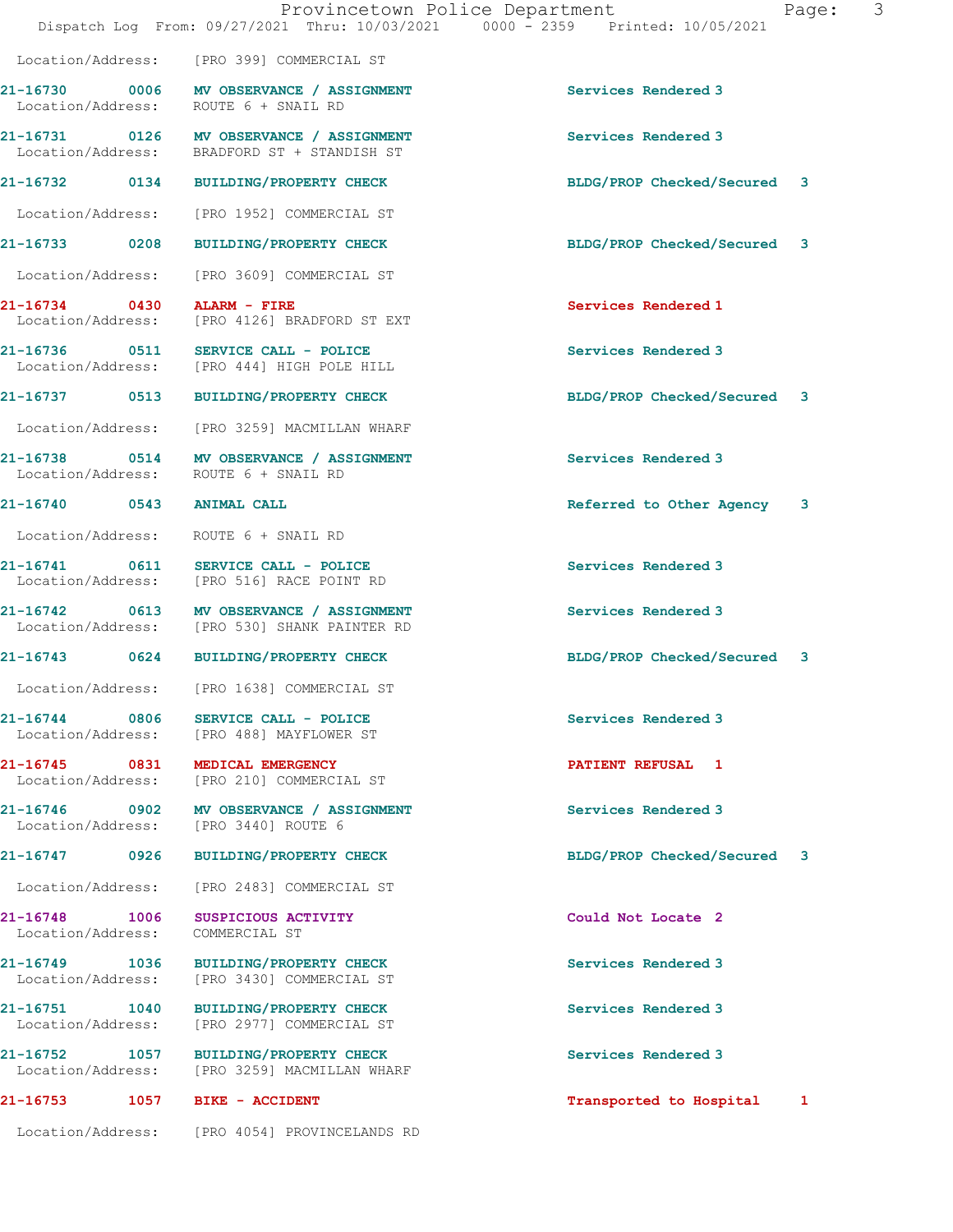|                       |      | 21-16754 1132 MEDICAL EMERGENCY                                                            | Transported to Hospital     | 1 |
|-----------------------|------|--------------------------------------------------------------------------------------------|-----------------------------|---|
|                       |      | Location/Address: [PRO 1245] SEASHORE PARK DR                                              |                             |   |
|                       |      | 21-16755 1138 911 - GENERAL                                                                | SPOKEN TO 1                 |   |
|                       |      | Location/Address: COMMERCIAL ST                                                            |                             |   |
|                       |      | 21-16756 1152 ALARM - FIRE                                                                 | Services Rendered 1         |   |
|                       |      | Location/Address: [PRO 11] BRADFORD ST                                                     |                             |   |
|                       |      | 21-16757 1202 ANIMAL CALL                                                                  | Services Rendered 2         |   |
|                       |      | Location/Address: [PRO 350] COMMERCIAL ST                                                  |                             |   |
|                       |      | 21-16760 1431 BUILDING/PROPERTY CHECK                                                      | Services Rendered 3         |   |
|                       |      | Location/Address: [PRO 2512] JEROME SMITH RD                                               |                             |   |
|                       |      |                                                                                            |                             |   |
|                       |      | 21-16761 1504 SERVICE CALL - POLICE<br>Location/Address: [PRO 488] MAYFLOWER ST            | Services Rendered 3         |   |
|                       |      |                                                                                            |                             |   |
|                       |      | 21-16762 1536 MV OBSERVANCE / ASSIGNMENT<br>Location/Address: BRADFORD ST + HIGH POLE HILL | Services Rendered 3         |   |
|                       |      |                                                                                            |                             |   |
|                       |      |                                                                                            | SPOKEN TO<br>3              |   |
|                       |      | 21-16763 1536 PROPERTY DAMAGE<br>Location/Address: [PRO 1723] WINTHROP ST                  |                             |   |
|                       |      |                                                                                            |                             |   |
|                       |      | 21-16764 1613 MV OBSERVANCE / ASSIGNMENT<br>Location/Address: BERRY LN + COMMERCIAL ST     | Services Rendered 3         |   |
|                       |      |                                                                                            |                             |   |
|                       |      | 21-16765 1618 BUILDING/PROPERTY CHECK                                                      | Services Rendered 3         |   |
|                       |      | Location/Address: [PRO 4136] BRADFORD ST                                                   |                             |   |
|                       |      | 21-16766 1639 MV OBSERVANCE / ASSIGNMENT                                                   | Services Rendered 3         |   |
|                       |      | Location/Address: [PRO 3440] ROUTE 6                                                       |                             |   |
|                       |      |                                                                                            |                             |   |
|                       |      | 21-16768 1739 LARCENY / FORGERY / FRAUD                                                    | SPOKEN TO 2                 |   |
|                       |      | Location/Address: [PRO 542] SHANK PAINTER RD                                               |                             |   |
|                       |      | 21-16769 1745 BUILDING/PROPERTY CHECK                                                      | Services Rendered 3         |   |
|                       |      | Location/Address: [PRO 2490] PROVINCELANDS RD                                              |                             |   |
|                       |      | 21-16770 1834 BUILDING/PROPERTY CHECK                                                      | Services Rendered 3         |   |
|                       |      | Location/Address: [PRO 2977] COMMERCIAL ST                                                 |                             |   |
|                       |      |                                                                                            |                             |   |
| 21-16771              | 1908 | <b>ANIMAL CALL</b>                                                                         | Services Rendered 2         |   |
|                       |      | Location/Address: [PRO 2279] BRADFORD ST EXT                                               |                             |   |
|                       |      |                                                                                            | Services Rendered 3         |   |
|                       |      | 21-16772 1911 BUILDING/PROPERTY CHECK<br>Location/Address: [PRO 539] SHANK PAINTER RD      |                             |   |
|                       |      |                                                                                            |                             |   |
|                       |      | 21-16773 1928 MV STOP<br>Location/Address: [PRO 536] SHANK PAINTER RD                      | <b>VERBAL WARNING</b><br>3  |   |
|                       |      |                                                                                            |                             |   |
|                       |      | 21-16775 2019 MEDICAL EMERGENCY                                                            | Services Rendered 1         |   |
|                       |      | Location/Address: [PRO 1892] SHANK PAINTER RD                                              |                             |   |
|                       |      |                                                                                            |                             |   |
| 21-16776 2024 MV STOP |      |                                                                                            | <b>VERBAL WARNING</b><br>3  |   |
|                       |      | Location/Address: COURT ST + SHANK PAINTER RD                                              |                             |   |
|                       |      | 21-16777 2051 DISTURBANCE - FIGHT / ARGUMENT                                               | Peace Restored<br>1         |   |
|                       |      | Location/Address: [PRO 3431] COMMERCIAL ST                                                 |                             |   |
|                       |      |                                                                                            |                             |   |
|                       |      | 21-16778 2149 FOLLOW UP<br>Location/Address: [PRO 542] SHANK PAINTER RD                    | Services Rendered 2         |   |
|                       |      |                                                                                            |                             |   |
|                       |      | 21-16780 2346 BUILDING/PROPERTY CHECK                                                      | BLDG/PROP Checked/Secured 3 |   |
|                       |      | Location/Address: [PRO 1638] COMMERCIAL ST                                                 |                             |   |
|                       |      |                                                                                            | Services Rendered 3         |   |
|                       |      | 21-16781 2356 MV OBSERVANCE / ASSIGNMENT<br>Location/Address: BRADFORD ST + RYDER ST       |                             |   |
|                       |      |                                                                                            |                             |   |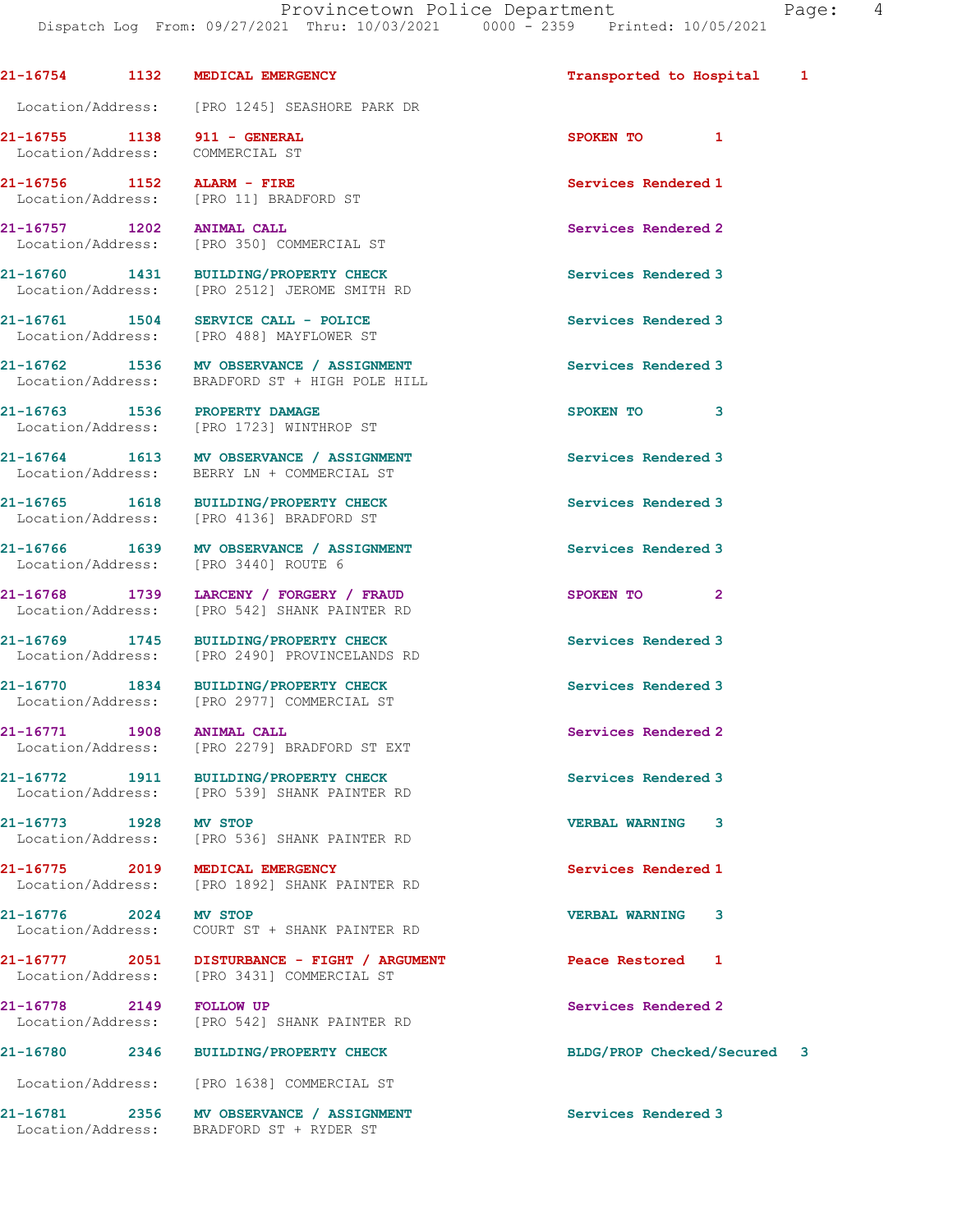| For Date: $09/29/2021$ - Wednesday     |                                                                            |                             |  |
|----------------------------------------|----------------------------------------------------------------------------|-----------------------------|--|
| Location/Address: CONWELL ST + ROUTE 6 | 21-16782 0006 MV OBSERVANCE / ASSIGNMENT                                   | Services Rendered 3         |  |
|                                        | 21-16783 0051 BUILDING/PROPERTY CHECK                                      | BLDG/PROP Checked/Secured 3 |  |
| Location/Address:                      | [PRO 413] CONWELL ST                                                       |                             |  |
| 21-16785 0055<br>Location/Address:     | <b>BAR CHECK</b><br>[PRO 3443] COMMERCIAL ST                               | Services Rendered 3         |  |
| 21-16786 0130                          | <b>BUILDING/PROPERTY CHECK</b>                                             | BLDG/PROP Checked/Secured 3 |  |
| Location/Address:                      | [PRO 3151] COMMERCIAL ST                                                   |                             |  |
| 21-16787 0218                          | BUILDING/PROPERTY CHECK                                                    | BLDG/PROP Checked/Secured 3 |  |
| Location/Address:                      | [PRO 1645] HARRY KEMP WAY                                                  |                             |  |
| 21-16788 0220<br>Location/Address:     | BUILDING/PROPERTY CHECK<br>[PRO 3259] MACMILLAN WHARF                      | Services Rendered 3         |  |
| Location/Address:                      | 21-16789 0239 MV OBSERVANCE / ASSIGNMENT<br>SHANK PAINTER RD + BRADFORD ST | Services Rendered 3         |  |
| 21-16790 0315                          | SUSPICIOUS ACTIVITY<br>Location/Address: [PRO 667] COMMERCIAL ST           | Unfounded<br>$\mathbf{2}$   |  |
| 21-16791 0332                          | <b>BUILDING/PROPERTY CHECK</b>                                             | BLDG/PROP Checked/Secured 3 |  |
| Location/Address:                      | [PRO 516] RACE POINT RD                                                    |                             |  |
| Location/Address:                      | 21-16792 0510 MV OBSERVANCE / ASSIGNMENT<br>ROUTE 6 + SHANK PAINTER RD     | Services Rendered 3         |  |
|                                        | 21-16793 0525 BUILDING/PROPERTY CHECK                                      | BLDG/PROP Checked/Secured 3 |  |
|                                        | Location/Address: [PRO 379] COMMERCIAL ST                                  |                             |  |
| Location/Address: HOWLAND ST + ROUTE 6 | 21-16794 0551 MV OBSERVANCE / ASSIGNMENT                                   | Services Rendered 3         |  |
|                                        | 21-16795 0611 BUILDING/PROPERTY CHECK                                      | BLDG/PROP Checked/Secured 3 |  |
| Location/Address:                      | [PRO 3609] COMMERCIAL ST                                                   |                             |  |
| 21-16796 0613                          | SERVICE CALL - POLICE<br>Location/Address: [PRO 516] RACE POINT RD         | Services Rendered 3         |  |
| 21-16798 0757<br>Location/Address:     | SERVICE CALL - POLICE<br>[PRO 488] MAYFLOWER ST                            | Services Rendered 3         |  |
| 21-16799 0848                          | <b>MV STOP</b><br>Location/Address: [PRO 4152] BRADFORD ST                 | <b>VERBAL WARNING</b><br>3  |  |
| Location/Address:                      | 21-16800 0909 LARCENY / FORGERY / FRAUD<br>[PRO 2601] MILLER HILL RD       | SPOKEN TO<br>$\overline{2}$ |  |
| 21-16801 0914                          | BUILDING/PROPERTY CHECK                                                    | BLDG/PROP Checked/Secured 3 |  |
|                                        | Location/Address: [PRO 2483] COMMERCIAL ST                                 |                             |  |
| 21-16803<br>1049                       | BUILDING/PROPERTY CHECK                                                    | BLDG/PROP Checked/Secured 3 |  |
|                                        | Location/Address: [PRO 2540] RACE POINT RD                                 |                             |  |
| 21-16804 1105                          | MEDICAL EMERGENCY<br>Location/Address: [PRO 2977] COMMERCIAL ST            | PATIENT REFUSAL 1           |  |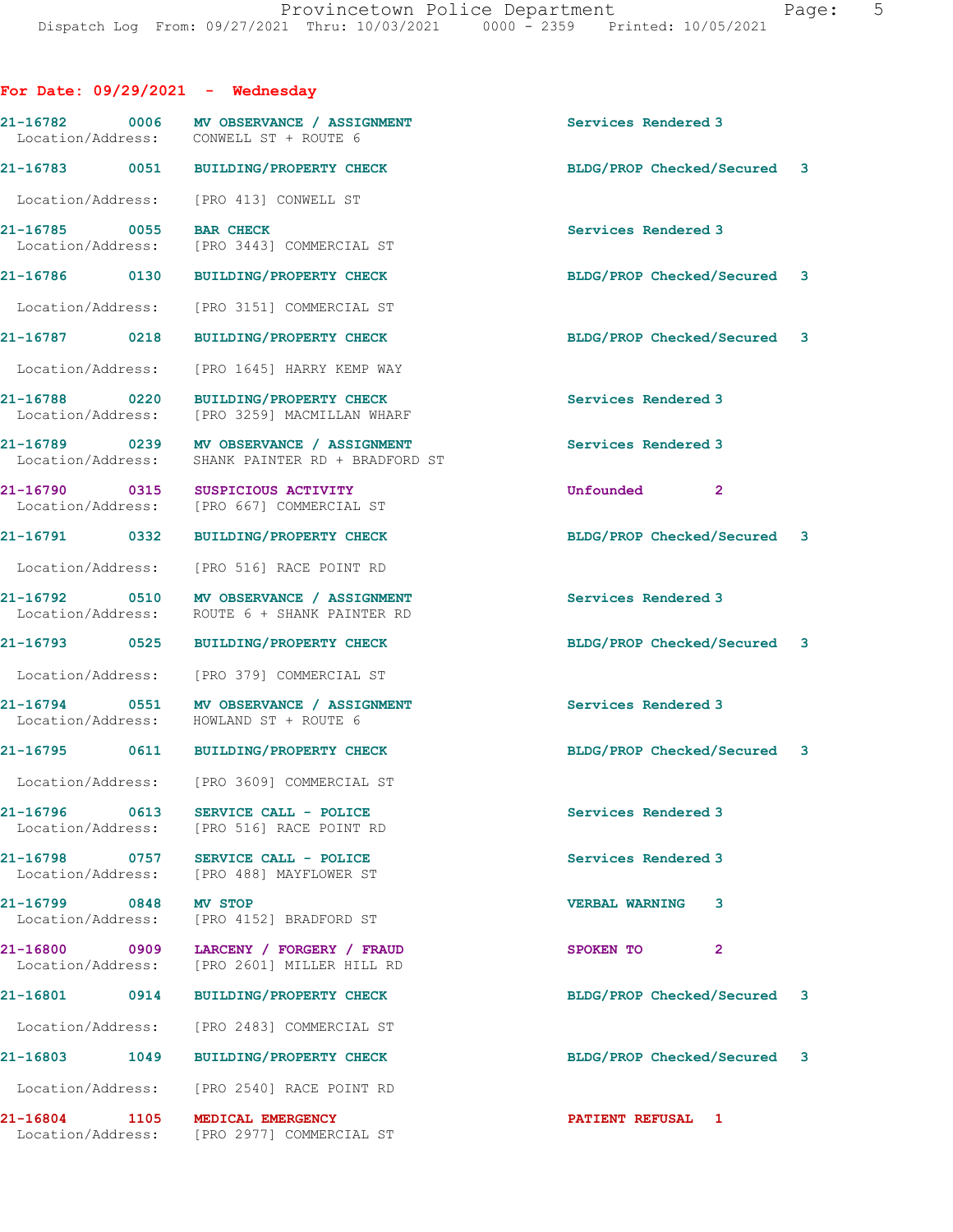|                             | 21-16806 1219 MV OBSERVANCE / ASSIGNMENT<br>Location/Address: ROUTE 6 + SNAIL RD         | Services Rendered 3         |   |
|-----------------------------|------------------------------------------------------------------------------------------|-----------------------------|---|
|                             | 21-16807 1226 MEDICAL EMERGENCY                                                          | Transported to Hospital 1   |   |
|                             | Location/Address: [PRO 440] HARRY KEMP WAY                                               |                             |   |
|                             | 21-16808 1259 SERVICE CALL - POLICE<br>Location/Address: [PRO 488] MAYFLOWER ST          | Services Rendered 3         |   |
| 21-16810 1426 LOST PROPERTY | Location/Address: [PRO 106] COMMERCIAL ST                                                | Services Rendered 3         |   |
|                             | 21-16811 1439 BUILDING/PROPERTY CHECK                                                    | BLDG/PROP Checked/Secured 3 |   |
|                             | Location/Address: [PRO 2512] JEROME SMITH RD                                             |                             |   |
| 21-16814 1619               | <b>BUILDING/PROPERTY CHECK</b>                                                           | BLDG/PROP Checked/Secured 3 |   |
| Location/Address:           | [PRO 175] COMMERCIAL ST                                                                  |                             |   |
| 21-16816 1711 SERVE WARRANT | Location/Address: [PRO 4019] HARBOR HILL RD                                              | Could Not Locate 3          |   |
| 21-16817 1736 MV STOP       | Location/Address: [PRO 2277] BRADFORD ST                                                 | <b>VERBAL WARNING</b><br>3  |   |
|                             | 21-16818 1737 PARKING COMPLAINT<br>Location/Address: [PRO 2481] TREMONT ST               | <b>Vehicle Towed</b><br>3   |   |
|                             | 21-16821 1801 DISTURBANCE - FIGHT / ARGUMENT<br>Location/Address: [PRO 527] RYDER ST EXT | 1<br>SPOKEN TO              |   |
| 21-16822 1930               | MEDICAL EMERGENCY                                                                        | Transported to Hospital     | 1 |
|                             | Location/Address: [PRO 1542] COMMERCIAL ST                                               |                             |   |
| 21-16823 1953               | <b>MV STOP</b><br>Location/Address: ROUTE 6 + SNAIL RD                                   | <b>VERBAL WARNING</b><br>3  |   |
|                             | 21-16824 2012 PARKING COMPLAINT<br>Location/Address: [PRO 802] COMMERCIAL ST             | Services Rendered 3         |   |
|                             | 21-16825 2017 BUILDING/PROPERTY CHECK<br>Location/Address: [PRO 2683] COMMERCIAL ST      | Services Rendered 3         |   |
| 21-16826 2119 911 - GENERAL | Location/Address: [PRO 395] COMMERCIAL ST                                                | Services Rendered 1         |   |
| 21-16827 2140 BAR CHECK     |                                                                                          | BLDG/PROP Checked/Secured   | 3 |
|                             | Location/Address: [PRO 2737] COMMERCIAL ST                                               |                             |   |
| 21-16828 2140 BAR CHECK     | Location/Address: [PRO 3432] COMMERCIAL ST                                               | Services Rendered 3         |   |
| 21-16829 2145 MV STOP       | Location/Address: [PRO 2994] COMMERCIAL ST                                               | <b>VERBAL WARNING</b><br>3  |   |
|                             | 21-16830 2205 MV OBSERVANCE / ASSIGNMENT<br>Location/Address: [PRO 3440] ROUTE 6         | Services Rendered 3         |   |
|                             | 21-16831 2243 BUILDING/PROPERTY CHECK                                                    | BLDG/PROP Checked/Secured 3 |   |
|                             | Location/Address: [PRO 4157] COMMERCIAL ST                                               |                             |   |
| 21-16832 2304 911 - GENERAL | Location/Address: [PRO 272] COMMERCIAL ST                                                | Services Rendered 1         |   |
| 21-16833 2326               | MEDICAL EMERGENCY                                                                        | PATIENT REFUSAL 1           |   |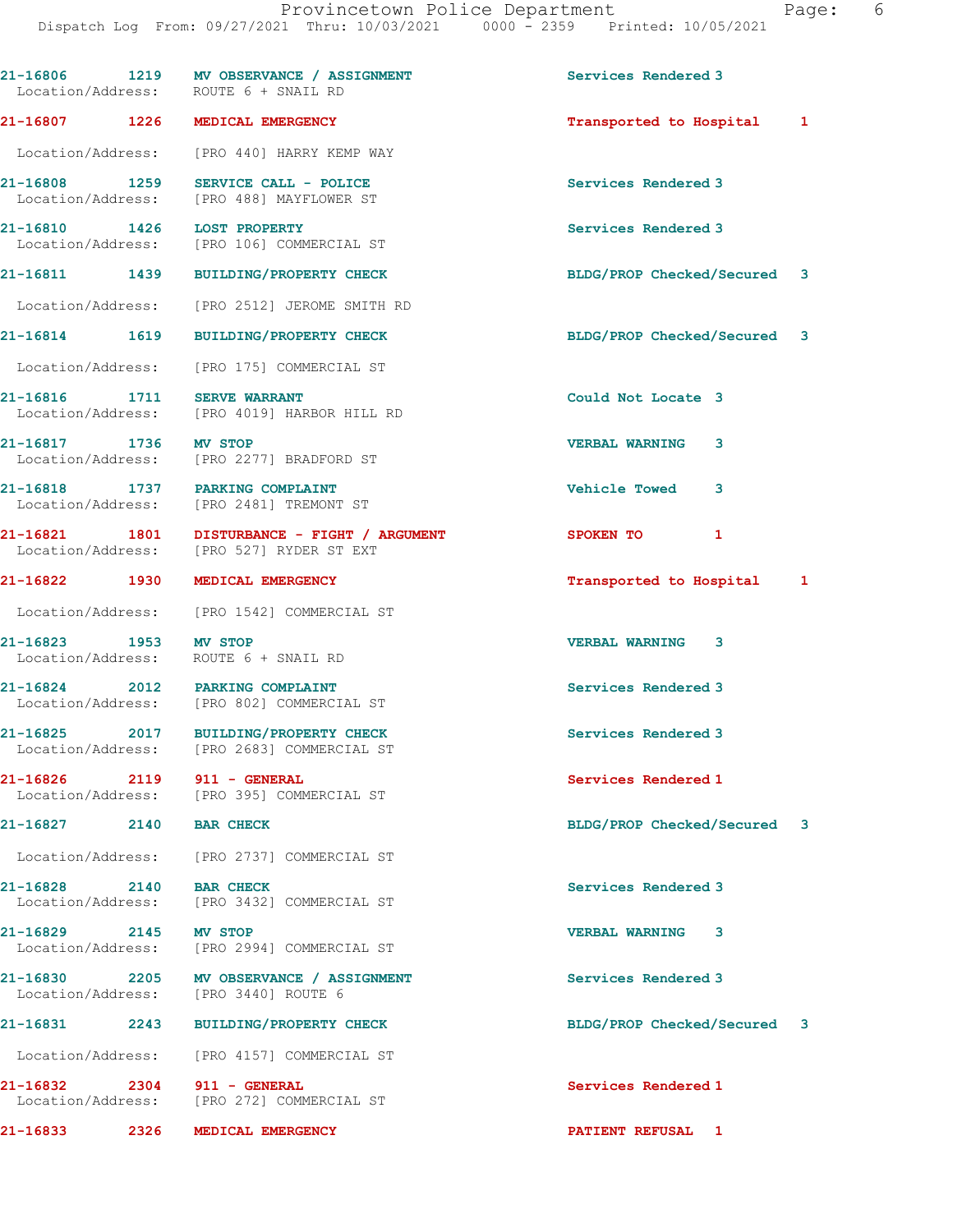Location/Address: [PRO 272] COMMERCIAL ST

|                                    | For Date: $09/30/2021$ - Thursday                                                                |                             |
|------------------------------------|--------------------------------------------------------------------------------------------------|-----------------------------|
| 21-16835 0022                      | <b>BAR CHECK</b><br>Location/Address: [PRO 3443] COMMERCIAL ST                                   | Services Rendered 3         |
|                                    | 21-16836 0051 BUILDING/PROPERTY CHECK                                                            | BLDG/PROP Checked/Secured 3 |
|                                    | Location/Address: [PRO 4041] BRADFORD ST                                                         |                             |
| 21-16837 0056<br>Location/Address: | <b>FOLLOW UP</b><br>[PRO 272] COMMERCIAL ST                                                      | Services Rendered 2         |
|                                    | 21-16838 0100 MV OBSERVANCE / ASSIGNMENT<br>Location/Address: [PRO 595] BRADFORD ST              | Services Rendered 3         |
| 21-16840 0126                      | <b>BUILDING/PROPERTY CHECK</b>                                                                   | BLDG/PROP Checked/Secured 3 |
|                                    | Location/Address: [PRO 1638] COMMERCIAL ST                                                       |                             |
| 21-16841 0128                      | BUILDING/PROPERTY CHECK                                                                          | BLDG/PROP Checked/Secured 3 |
| Location/Address:                  | [PRO 2539] RYDER ST EXT                                                                          |                             |
| 21-16842 0149                      | <b>BUILDING/PROPERTY CHECK</b>                                                                   | BLDG/PROP Checked/Secured 3 |
|                                    | Location/Address: [PRO 99] COMMERCIAL ST                                                         |                             |
|                                    | 21-16843 0202 MV OBSERVANCE / ASSIGNMENT<br>Location/Address: BRADFORD ST + RYDER ST             | Services Rendered 3         |
| 21-16844 0250                      | BUILDING/PROPERTY CHECK<br>Location/Address: [PRO 2490] PROVINCELANDS RD                         | Services Rendered 3         |
| 21-16845 0250                      | <b>BUILDING/PROPERTY CHECK</b><br>Location/Address: [PRO 3259] MACMILLAN WHARF                   | Services Rendered 3         |
|                                    | 21-16846 0308 BUILDING/PROPERTY CHECK                                                            | BLDG/PROP Checked/Secured 3 |
| Location/Address:                  | [PRO 516] RACE POINT RD                                                                          |                             |
|                                    | 21-16847 0506 BUILDING/PROPERTY CHECK<br>Location/Address: [PRO 571] ALDEN ST                    | Services Rendered 3         |
|                                    | 21-16848 0536 MV OBSERVANCE / ASSIGNMENT<br>Location/Address: ROUTE 6 + HOWLAND ST               | Services Rendered 3         |
|                                    | 21-16849 0546 MV OBSERVANCE / ASSIGNMENT<br>Location/Address: JEROME SMITH RD + SHANK PAINTER RD | Services Rendered 3         |
|                                    | 21-16850 0633 SERVICE CALL - POLICE<br>Location/Address: [PRO 516] RACE POINT RD                 | Services Rendered 3         |
| 21-16851 0638                      | <b>BUILDING/PROPERTY CHECK</b><br>Location/Address: [PRO 2898] JEROME SMITH RD                   | Services Rendered 3         |
| 21-16852 0704                      | SERVICE CALL - POLICE<br>Location/Address: [PRO 2528] SHIPS WAY RD EXT                           | Services Rendered 3         |
| 21-16853 0709<br>Location/Address: | SERVICE CALL - POLICE<br>[PRO 442] HARRY KEMP WAY                                                | Services Rendered 3         |
| Location/Address:                  | 21-16854 0743 PARKING COMPLAINT<br>[PRO 3456] RYDER ST EXT                                       | Services Rendered 3         |
| Location/Address:                  | 21-16855 0814 SERVICE CALL - POLICE<br>[PRO 569] WINSLOW ST                                      | Services Rendered 3         |
| 21-16857<br>0940                   | MEDICAL EMERGENCY                                                                                | Transported to Hospital 1   |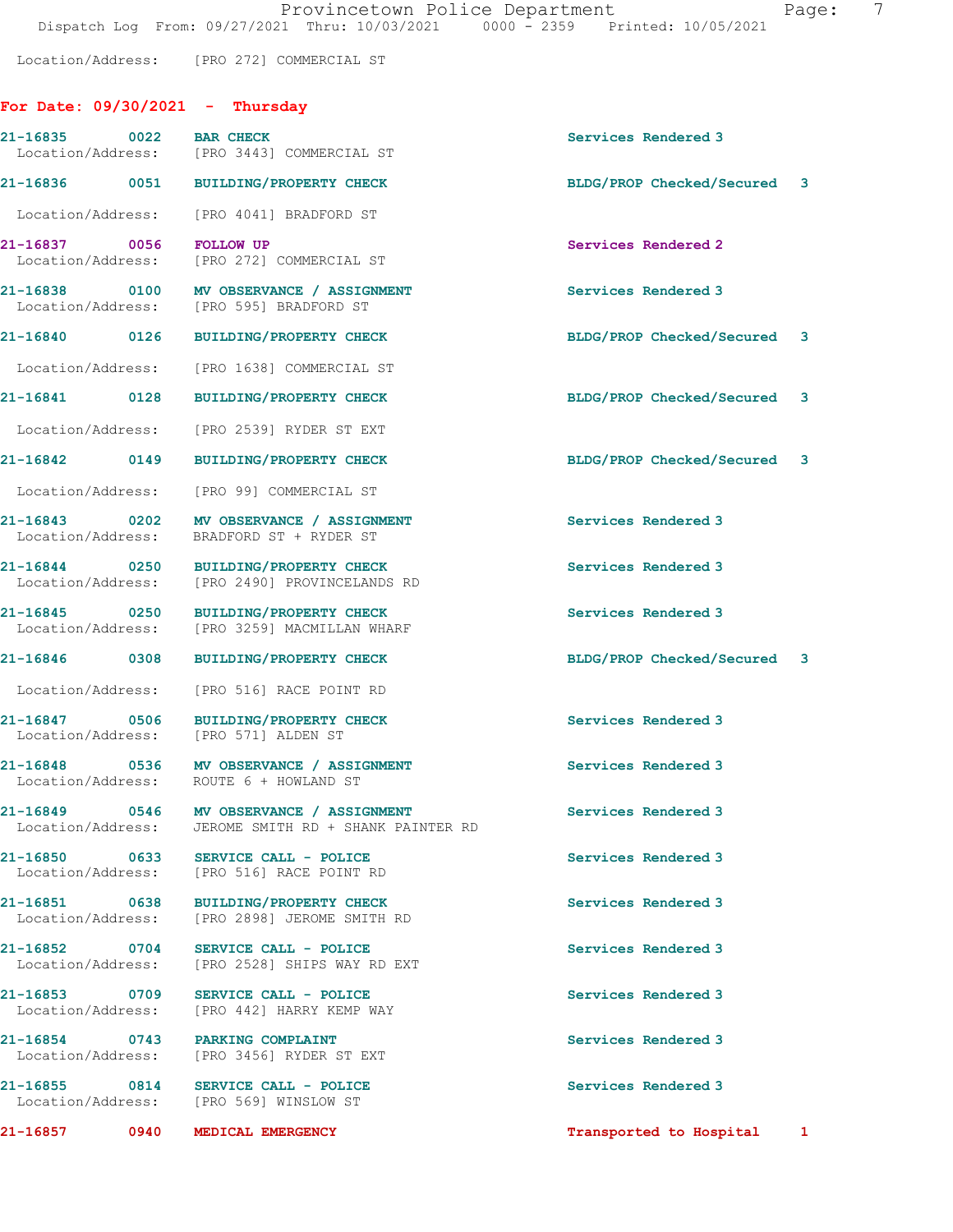Dispatch Log From: 09/27/2021 Thru: 10/03/2021 0000 - 2359 Printed: 10/05/2021

 Location/Address: [PRO 440] HARRY KEMP WAY 21-16858 0944 PARKING COMPLAINT Services Rendered 3 Location/Address: [PRO 2539] RYDER ST EXT

Location/Address: OLD COLONY WAY

21-16863 1300 MV COLLISION 100 Services Rendered 1<br>
Location/Address: [PRO 1521] COURT ST [PRO 1521] COURT ST Refer To Accident: 21-79-AC

21-16864 1332 FOLLOW UP Services Rendered 2 Location/Address: [PRO 542] SHANK PAINTER RD

21-16865 1348 FOLLOW UP Services Rendered 2 Location/Address: [PRO 733] BRADFORD ST

21-16866 1404 LOST PROPERTY<br>
Location/Address: [PRO 542] SHANK PAINTER RD<br>
Services Rendered 3 [PRO 542] SHANK PAINTER RD

21-16867 1408 ANIMAL CALL Services Rendered 2 Location/Address: [PRO 3137] RACE POINT RD

Location/Address: [PRO 518] RACE POINT RD

21-16870 1516 MEDICAL EMERGENCY Transported to Hospital 2

Location/Address: [PRO 440] HARRY KEMP WAY

Location/Address: [PRO 1778] SHANK PAINTER RD

21-16874 1609 MV OBSERVANCE / ASSIGNMENT Services Rendered 3<br>
Location/Address: [PRO 2001] CONWELL ST [PRO 2001] CONWELL ST

Location/Address: [PRO 114] COMMERCIAL ST

21-16876 1651 LOST PROPERTY Services Rendered 3 Location/Address: [PRO 542] SHANK PAINTER RD

21-16878 1748 MV OBSERVANCE / ASSIGNMENT Services Rendered 3 Location/Address: [PRO 3430] COMMERCIAL ST

21-16880 1941 ALARM - FIRE False Alarm 1 [PRO 3075] SHANK PAINTER RD

Location/Address: [PRO 175] COMMERCIAL ST

21-16882 2040 BUILDING/PROPERTY CHECK Services Rendered 3 Location/Address: [PRO 2977] COMMERCIAL ST

Location/Address: [PRO 526] RYDER ST EXT

Location/Address: [PRO 399] COMMERCIAL ST

21-16885 2211 LOST PROPERTY Services Rendered 3 Location/Address: [PRO 1952] COMMERCIAL ST

21-16861 1218 FOLLOW UP Services Rendered 2

21-16868 1457 ASSIST CITIZEN Referred to Other Agency 3

21-16873 1554 BUILDING/PROPERTY CHECK BLDG/PROP Checked/Secured 3

21-16875 1646 ASSIST CITIZEN **Referred** to Other Agency 3

21-16881 2021 BUILDING/PROPERTY CHECK BLDG/PROP Checked/Secured 3

21-16883 2126 MEDICAL EMERGENCY Transported to Hospital 1

21-16884 2138 BAR CHECK BLDG/PROP Checked/Secured 3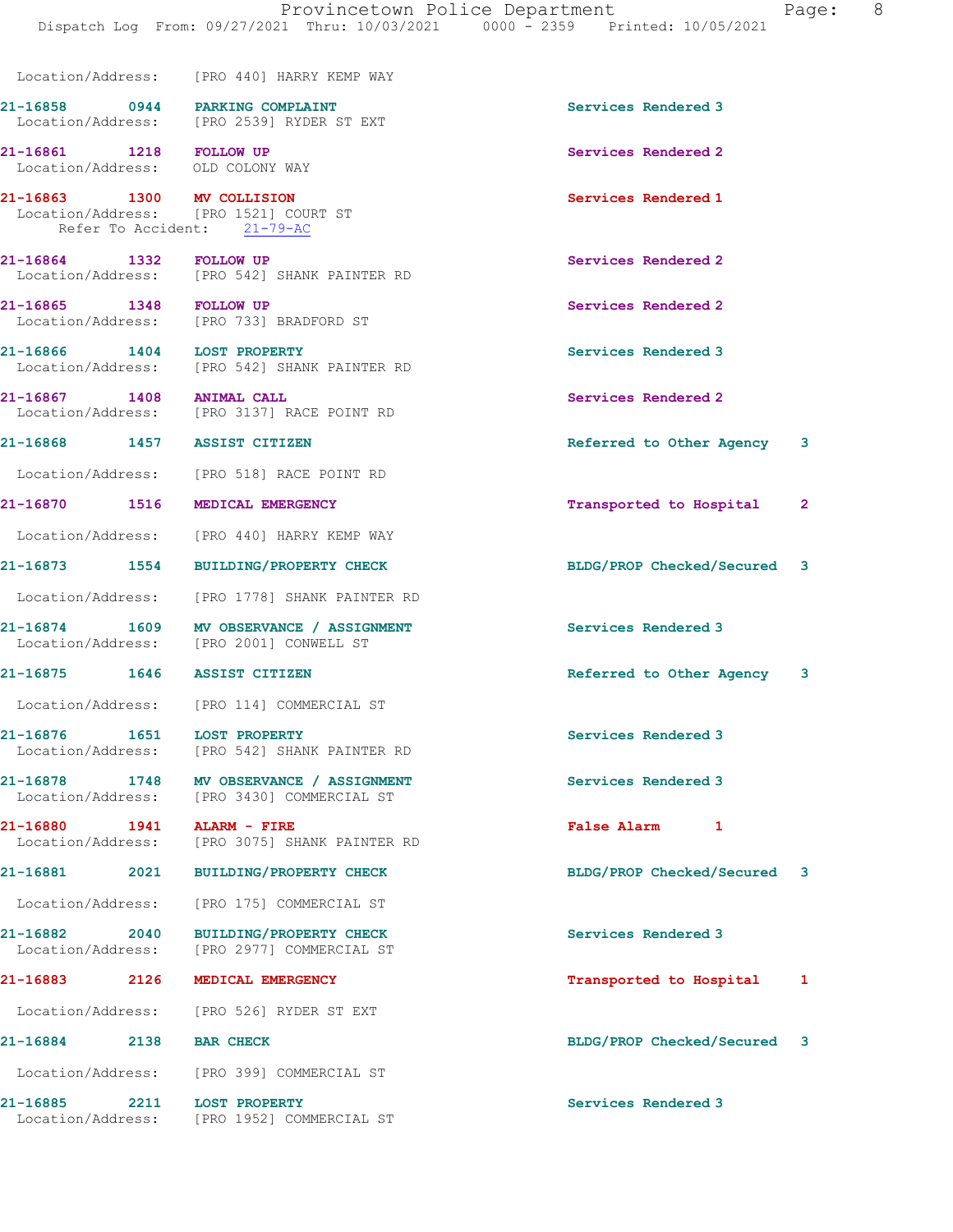21-16888 2354 BUILDING/PROPERTY CHECK Services Rendered 3 Location/Address: [PRO 3259] MACMILLAN WHARF

## For Date: 10/01/2021 - Friday

|                                    |      | 21-16890 0020 MV OBSERVANCE / ASSIGNMENT<br>Location/Address: BRADFORD ST + RYDER ST | Services Rendered 3                     |   |
|------------------------------------|------|--------------------------------------------------------------------------------------|-----------------------------------------|---|
|                                    |      | 21-16891 0043 BUILDING/PROPERTY CHECK                                                | BLDG/PROP Checked/Secured 3             |   |
| Location/Address:                  |      | [PRO 544] SHANK PAINTER RD                                                           |                                         |   |
| 21-16893 0113                      |      | <b>BUILDING/PROPERTY CHECK</b>                                                       | BLDG/PROP Checked/Secured 3             |   |
| Location/Address:                  |      | [PRO 1638] COMMERCIAL ST                                                             |                                         |   |
| 21-16894 0123                      |      | <b>BUILDING/PROPERTY CHECK</b>                                                       | BLDG/PROP Checked/Secured 3             |   |
| Location/Address:                  |      | [PRO 3609] COMMERCIAL ST                                                             |                                         |   |
| 21-16895 0124                      |      | <b>BUILDING/PROPERTY CHECK</b>                                                       | BLDG/PROP Checked/Secured 3             |   |
|                                    |      | Location/Address: [PRO 2539] RYDER ST EXT                                            |                                         |   |
| Location/Address:                  |      | BRADFORD ST + HOWLAND ST                                                             | Services Rendered 3                     |   |
|                                    |      | 21-16897 0208 MV OBSERVANCE / ASSIGNMENT<br>Location/Address: ROUTE 6 + CONWELL ST   | Services Rendered 3                     |   |
|                                    |      | 21-16898 0253 BUILDING/PROPERTY CHECK                                                | BLDG/PROP Checked/Secured 3             |   |
| Location/Address:                  |      | [PRO 3296] SHANK PAINTER RD                                                          |                                         |   |
| 21-16899 0335                      |      | <b>BUILDING/PROPERTY CHECK</b>                                                       | BLDG/PROP Checked/Secured 3             |   |
| Location/Address:                  |      | [PRO 2483] COMMERCIAL ST                                                             |                                         |   |
|                                    |      | 21-16900 0415 MV OBSERVANCE / ASSIGNMENT<br>Location/Address: ROUTE 6 + SNAIL RD     | Services Rendered 3                     |   |
| 21-16901 0425                      |      | <b>MV STOP</b>                                                                       | Citation / Warning Issued 3             |   |
| Location/Address:                  |      | ROUTE 6 + CONWELL ST                                                                 |                                         |   |
| 21-16902 0443                      |      | <b>BUILDING/PROPERTY CHECK</b>                                                       | BLDG/PROP Checked/Secured 3             |   |
|                                    |      | Location/Address: [PRO 433] RYDER ST EXT                                             |                                         |   |
| 21-16904<br>Location/Address:      | 0454 | BY-LAW VIOLATION<br>[PRO 2539] RYDER ST EXT                                          | <b>VERBAL WARNING</b><br>$\overline{2}$ |   |
| 21-16906 0626<br>Location/Address: |      | SERVICE CALL - POLICE<br>[PRO 516] RACE POINT RD                                     | Services Rendered 3                     | 3 |
| 21-16907                           | 0752 | <b>BUILDING/PROPERTY CHECK</b>                                                       | BLDG/PROP Checked/Secured               | 3 |
| Location/Address:                  |      | [PRO 444] HIGH POLE HILL                                                             |                                         |   |
| 21-16908 0757<br>Location/Address: |      | SERVICE CALL - POLICE<br>[PRO 569] WINSLOW ST                                        | Services Rendered 3                     |   |
| 21-16909 0806<br>Location/Address: |      | SERVICE CALL - POLICE<br>[PRO 488] MAYFLOWER ST                                      | Services Rendered 3                     |   |
| 21-16910<br>Location/Address:      | 0844 | MV OBSERVANCE / ASSIGNMENT<br>ROUTE 6 + SNAIL RD                                     | Services Rendered 3                     |   |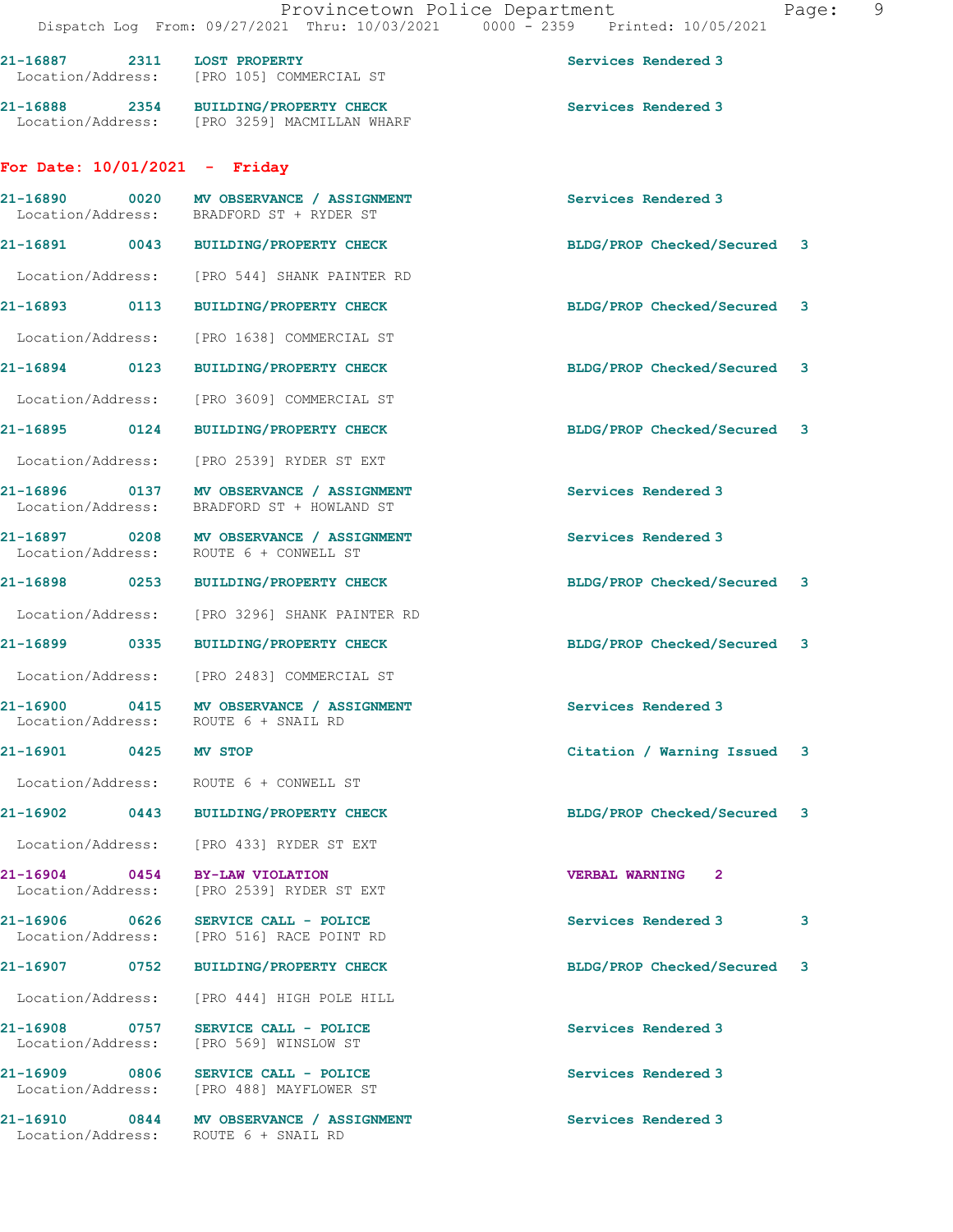| 21-16911 0857 MV STOP              |                                                                                         | Citation / Warning Issued 3 |              |
|------------------------------------|-----------------------------------------------------------------------------------------|-----------------------------|--------------|
|                                    | Location/Address: OLD ANN PAGE WAY + CONWELL ST                                         |                             |              |
| 21-16912 0939 FOLLOW UP            | Location/Address: [PRO 3259] MACMILLAN WHARF                                            | FOLLOW UP<br>$\mathbf{2}$   |              |
| Location/Address:                  | 21-16913 0947 BUILDING/PROPERTY CHECK<br>[PRO 2540] RACE POINT RD                       | Services Rendered 3         |              |
| 21-16914 1054                      | SUSPICIOUS ACTIVITY<br>Location/Address: [PRO 1603] STANDISH ST                         | Services Rendered 2         |              |
| 21-16915 1110                      | <b>MEDICAL EMERGENCY</b>                                                                | Transported to Hospital     | 1            |
|                                    | Location/Address: [PRO 440] HARRY KEMP WAY                                              |                             |              |
| 21-16917 1113                      | <b>PROPERTY DAMAGE</b>                                                                  | Referred to Other Agency    | 3            |
| Location/Address:                  | [PRO 2737] COMMERCIAL ST                                                                |                             |              |
| 21-16918 1135<br>Location/Address: | <b>BUILDING/PROPERTY CHECK</b><br>[PRO 2483] COMMERCIAL ST                              | Services Rendered 3         |              |
| 21-16919 1139                      | <b>BUILDING/PROPERTY CHECK</b><br>Location/Address: [PRO 106] COMMERCIAL ST             | Services Rendered 3         |              |
| 21-16920 1213                      | <b>BUILDING/PROPERTY CHECK</b>                                                          | BLDG/PROP Checked/Secured 3 |              |
|                                    | Location/Address: [PRO 2512] JEROME SMITH RD                                            |                             |              |
| 21-16923 1231                      | <b>MV DISABLED</b>                                                                      | Referred to Other Agency    | $\mathbf{2}$ |
|                                    | Location/Address: [PRO 2540] RACE POINT RD                                              |                             |              |
|                                    | 21-16924 1307 MV OBSERVANCE / ASSIGNMENT<br>Location/Address: [PRO 3440] ROUTE 6        | Services Rendered 3         |              |
|                                    | 21-16925 1314 LOST PROPERTY<br>Location/Address: [PRO 542] SHANK PAINTER RD             | Services Rendered 3         |              |
|                                    | 21-16926 1318 MEDICAL EMERGENCY                                                         | Transported to Hospital     | 1            |
|                                    | Location/Address: [PRO 245] COMMERCIAL ST                                               |                             |              |
|                                    | 21-16927 1406 BUILDING/PROPERTY CHECK                                                   | BLDG/PROP Checked/Secured   | 3            |
|                                    | Location/Address: [PRO 3317] CEMETERY RD                                                |                             |              |
|                                    | 21-16928 1410 LARCENY / FORGERY / FRAUD<br>Location/Address: [PRO 542] SHANK PAINTER RD | Services Rendered 2         |              |
|                                    | 21-16929 1424 MV COLLISION<br>Location/Address: [PRO 526] RYDER ST EXT                  | Services Rendered 1         |              |
|                                    | 21-16930 1516 MEDICAL EMERGENCY                                                         | Transported to Hospital     | 1            |
|                                    | Location/Address: [PRO 821] COMMERCIAL ST                                               |                             |              |
|                                    | 21-16931 1545 BUILDING/PROPERTY CHECK                                                   | BLDG/PROP Checked/Secured 3 |              |
|                                    | Location/Address: [PRO 519] RACE POINT RD                                               |                             |              |
| Location/Address: CONWELL ST       | 21-16936 1548 MV OBSERVANCE / ASSIGNMENT                                                | Services Rendered 3         |              |
| 21-16933 1623 ASSAULT              | Location/Address: [PRO 437] FREEMAN ST                                                  | SPOKEN TO<br>$\mathbf{1}$   |              |
| 21-16935 1645                      | 911 - GENERAL                                                                           | SPOKEN TO<br>$\mathbf{1}$   |              |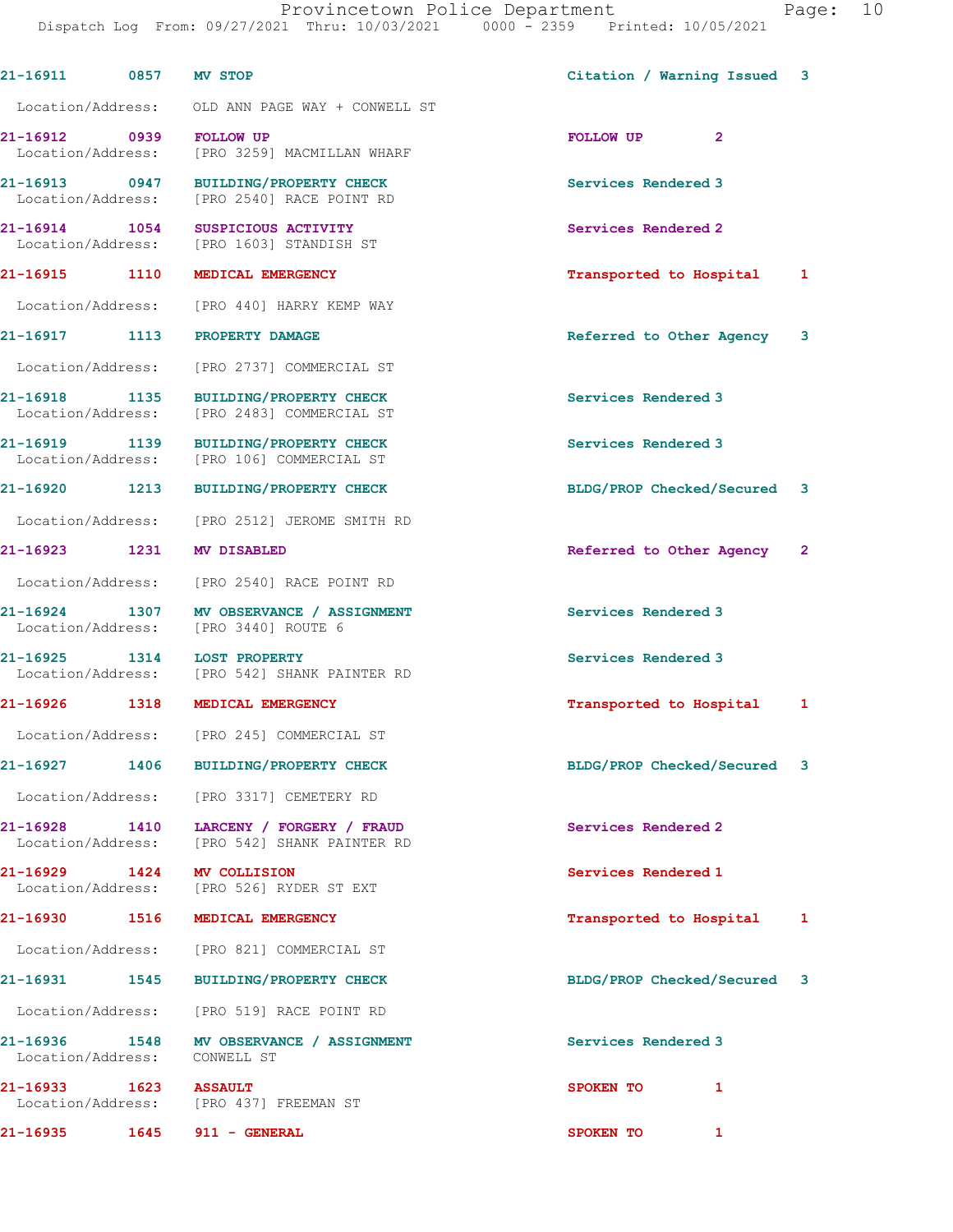|                                    |                                                                                         | Provincetown Police Department<br>Page: 11<br>Dispatch Log From: 09/27/2021 Thru: 10/03/2021 0000 - 2359 Printed: 10/05/2021 |  |
|------------------------------------|-----------------------------------------------------------------------------------------|------------------------------------------------------------------------------------------------------------------------------|--|
| Location/Address: STANDISH ST      |                                                                                         |                                                                                                                              |  |
|                                    | 21-16938 1738 MEDICAL EMERGENCY                                                         | <b>Transferred Custody</b><br>1                                                                                              |  |
|                                    | Location/Address: [PRO 2408] STANDISH ST                                                |                                                                                                                              |  |
|                                    | 21-16939 1754 MEDICAL EMERGENCY                                                         | Transported to Hospital 1                                                                                                    |  |
|                                    | Location/Address: [PRO 1475] FRANKLIN ST                                                |                                                                                                                              |  |
|                                    | 21-16943 1913 SUSPICIOUS ACTIVITY<br>Location/Address: [PRO 2333] TELEGRAPH HILL RD     | Unfounded<br>$\mathbf{2}$                                                                                                    |  |
| 21-16944 1938 FOLLOW UP            | Location/Address: [PRO 542] SHANK PAINTER RD                                            | Services Rendered 2                                                                                                          |  |
| 21-16945 2016 LOST PROPERTY        | Location/Address: [PRO 542] SHANK PAINTER RD                                            | Services Rendered 3                                                                                                          |  |
| 21-16946 2036 911 - GENERAL        | Location/Address: [PRO 526] RYDER ST EXT                                                | SPOKEN TO 1                                                                                                                  |  |
|                                    | 21-16947 2107 BUILDING/PROPERTY CHECK                                                   | BLDG/PROP Checked/Secured 3                                                                                                  |  |
|                                    | Location/Address: [PRO 175] COMMERCIAL ST                                               |                                                                                                                              |  |
| 21-16948 2111 FOLLOW UP            | Location/Address: [PRO 542] SHANK PAINTER RD<br>Refer To Field Int: 21-16-FI            | Services Rendered 2                                                                                                          |  |
|                                    | 21-16949 2145 MEDICAL EMERGENCY                                                         | Transported to Hospital 1                                                                                                    |  |
|                                    | Location/Address: [PRO 3121] COMMERCIAL ST                                              |                                                                                                                              |  |
| 21-16950 2153 MV STOP              | Location/Address: [PRO 3004] BRADFORD ST                                                | <b>VERBAL WARNING</b><br>3                                                                                                   |  |
| 21-16952 2221 MV STOP              | Location/Address: [PRO 2577] BRADFORD ST                                                | <b>VERBAL WARNING</b><br>3                                                                                                   |  |
|                                    | 21-16953 2230 DISTURBANCE - FIGHT / ARGUMENT<br>Location/Address: [PRO 2003] FREEMAN ST | Peace Restored<br>1                                                                                                          |  |
| 21-16954 2235<br>Location/Address: | ALARM - FIRE<br>[PRO 2647] SHANK PAINTER RD                                             | <b>False Alarm</b><br>1                                                                                                      |  |
| 21-16955 2246                      | DISTURBANCE - FIGHT / ARGUMENT<br>Location/Address: [PRO 437] FREEMAN ST                | SPOKEN TO<br>1                                                                                                               |  |
| For Date: $10/02/2021$ - Saturday  |                                                                                         |                                                                                                                              |  |
| 21-16956<br>Location/Address:      | 0014 BUILDING/PROPERTY CHECK<br>[PRO 2512] JEROME SMITH RD                              | Services Rendered 3                                                                                                          |  |
| 0016<br>21-16957                   | <b>BUILDING/PROPERTY CHECK</b>                                                          | BLDG/PROP Checked/Secured 3                                                                                                  |  |

Location/Address: [PRO 512] PRINCE ST

21-16958 0019 911 - GENERAL Could Not Locate 1 Location/Address: [PRO 208] COMMERCIAL ST

21-16960 0031 BAR CHECK Services Rendered 3

21-16959 0027 BUILDING/PROPERTY CHECK Services Rendered 3 Location/Address: [PRO 526] RYDER ST EXT

Location/Address: [PRO 208] COMMERCIAL ST

21-16962 0043 MV OBSERVANCE / ASSIGNMENT Services Rendered 3 Location/Address: HARRY KEMP WAY + CONWELL ST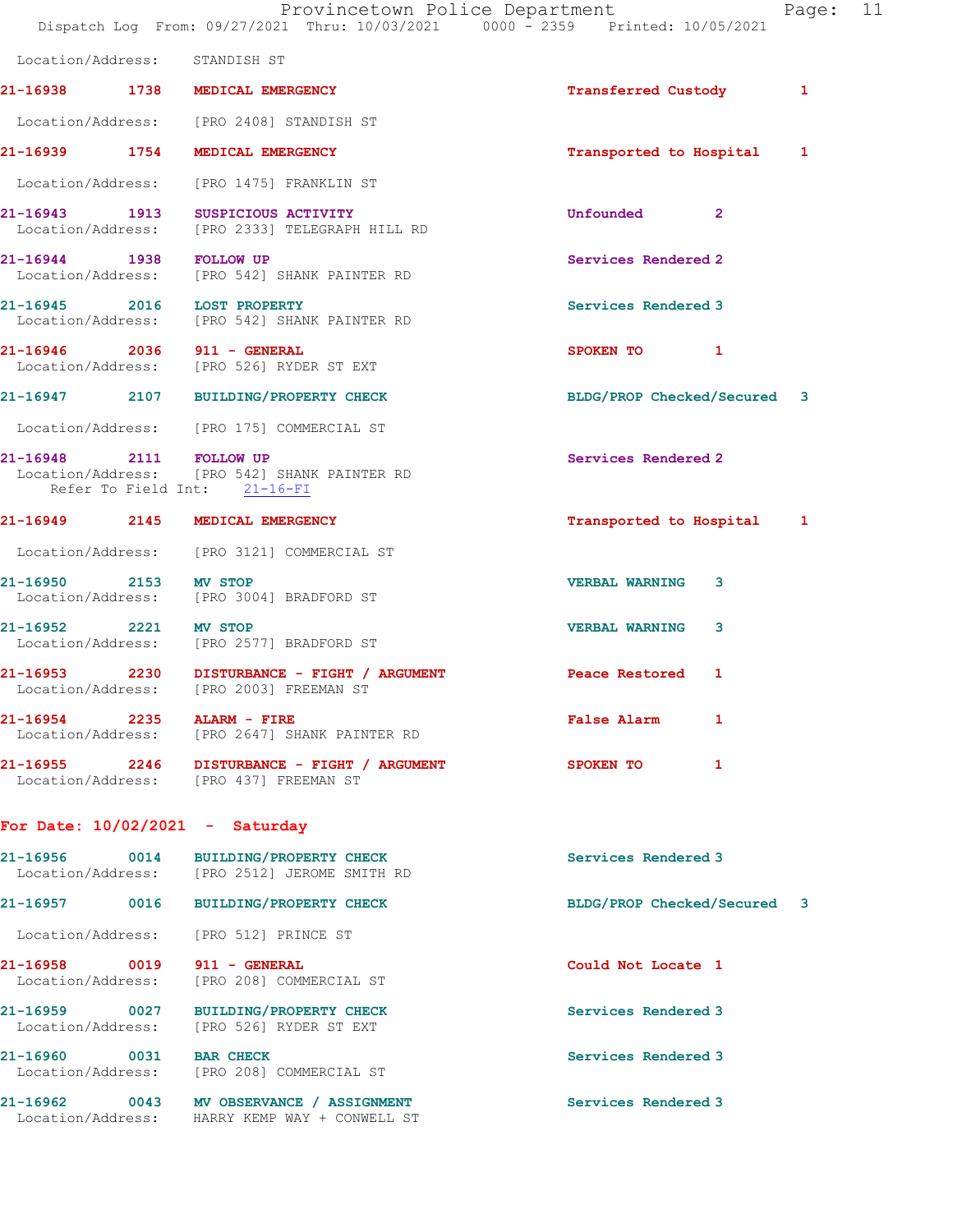|                                    |      | 21-16964 0122 BUILDING/PROPERTY CHECK                                                  | BLDG/PROP Checked/Secured 3 |   |
|------------------------------------|------|----------------------------------------------------------------------------------------|-----------------------------|---|
|                                    |      | Location/Address: [PRO 175] COMMERCIAL ST                                              |                             |   |
|                                    |      | 21-16965 0157 BUILDING/PROPERTY CHECK                                                  | BLDG/PROP Checked/Secured 3 |   |
|                                    |      | Location/Address: [PRO 182] COMMERCIAL ST                                              |                             |   |
|                                    |      | 21-16966 0159 MV OBSERVANCE / ASSIGNMENT<br>Location/Address: BRADFORD ST + HOWLAND ST | Services Rendered 3         |   |
| 21-16967 0233 MV DISABLED          |      | Location/Address: ROUTE 6 + HOWLAND ST                                                 | SPOKEN TO 2                 |   |
|                                    |      | 21-16968 0242 BUILDING/PROPERTY CHECK                                                  | BLDG/PROP Checked/Secured 3 |   |
|                                    |      | Location/Address: [PRO 413] CONWELL ST                                                 |                             |   |
|                                    |      | 21-16969 0333 BUILDING/PROPERTY CHECK                                                  | BLDG/PROP Checked/Secured 3 |   |
|                                    |      | Location/Address: [PRO 516] RACE POINT RD                                              |                             |   |
|                                    |      | 21-16970 0409 BUILDING/PROPERTY CHECK                                                  | BLDG/PROP Checked/Secured 3 |   |
|                                    |      | Location/Address: [PRO 440] HARRY KEMP WAY                                             |                             |   |
|                                    |      | 21-16971 0525 BUILDING/PROPERTY CHECK<br>Location/Address: [PRO 3296] SHANK PAINTER RD | Services Rendered 3         |   |
|                                    |      | 21-16972 0532 BUILDING/PROPERTY CHECK<br>Location/Address: [PRO 3259] MACMILLAN WHARF  | Services Rendered 3         |   |
|                                    |      | 21-16973 0546 MV OBSERVANCE / ASSIGNMENT<br>Location/Address: [PRO 521] ROUTE 6        | Services Rendered 3         |   |
|                                    |      | 21-16974 0625 SERVICE CALL - POLICE<br>Location/Address: [PRO 516] RACE POINT RD       | Services Rendered 3         | 3 |
|                                    |      | 21-16975 0638 MV OBSERVANCE / ASSIGNMENT<br>Location/Address: [PRO 3440] ROUTE 6       | Services Rendered 3         |   |
|                                    |      | 21-16976 0735 PARKING COMPLAINT<br>Location/Address: [PRO 3456] RYDER ST EXT           | Services Rendered 3         |   |
| 21-16977                           | 0858 | <b>BUILDING/PROPERTY CHECK</b>                                                         | BLDG/PROP Checked/Secured   | 3 |
| Location/Address:                  |      | [PRO 3259] MACMILLAN WHARF                                                             |                             |   |
| 21-16978 0858<br>Location/Address: |      | <b>BUILDING/PROPERTY CHECK</b><br>[PRO 2540] RACE POINT RD                             | Services Rendered 3         |   |
|                                    |      | 21-16979 0911 MV OBSERVANCE / ASSIGNMENT<br>Location/Address: [PRO 3440] ROUTE 6       | Services Rendered 3         |   |
| 21-16980 0936                      |      | <b>BUILDING/PROPERTY CHECK</b>                                                         | BLDG/PROP Checked/Secured   | 3 |
| Location/Address:                  |      | [PRO 2977] COMMERCIAL ST                                                               |                             |   |
| 21-16981 0946                      |      | MEDICAL EMERGENCY                                                                      | Transported to Hospital     | 1 |
| Location/Address:                  |      | [PRO 146] COMMERCIAL ST                                                                |                             |   |
| 21-16982 1002<br>Location/Address: |      | <b>BUILDING/PROPERTY CHECK</b><br>[PRO 530] SHANK PAINTER RD                           | Services Rendered 3         |   |
| 21-16983 1041                      |      | <b>ANIMAL CALL</b><br>Location/Address: [PRO 1102] SCHUELER BLVD                       | Services Rendered 2         |   |
| 21-16984 1108<br>Location/Address: |      | <b>ANIMAL CALL</b><br>[PRO 2408] STANDISH ST                                           | Could Not Locate 2          |   |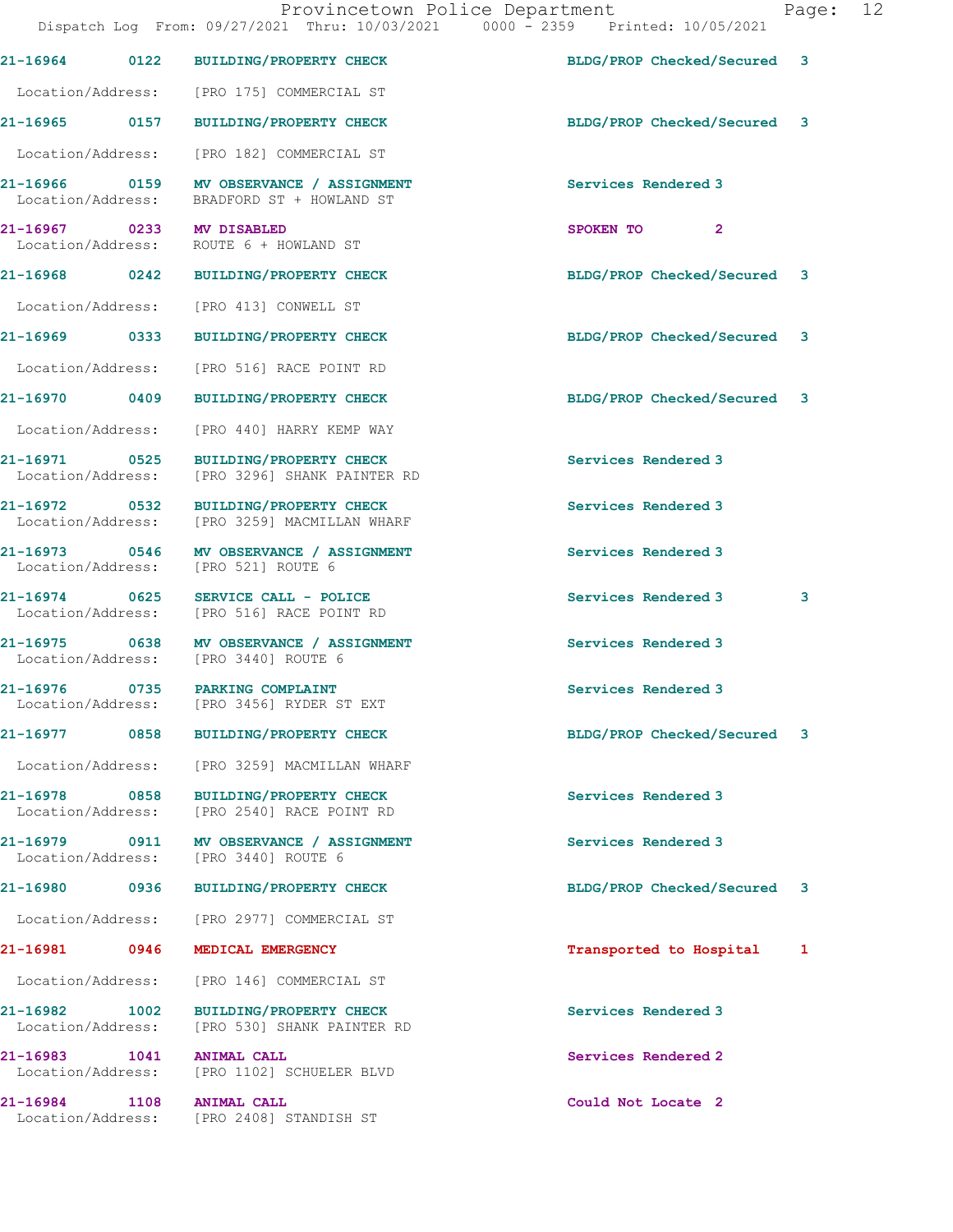21-16986 1144 HAZARDS Services Rendered 2 Location/Address: [PRO 2513] ROUTE 6 21-16988 1218 BUILDING/PROPERTY CHECK Services Rendered 3 Location/Address: [PRO 2483] COMMERCIAL ST 21-16989 1221 LOST PROPERTY Services Rendered 3 Location/Address: [PRO 542] SHANK PAINTER RD 21-16991 1300 MV OBSERVANCE / ASSIGNMENT Services Rendered 3 Location/Address: [PRO 3440] ROUTE 6 21-16992 1326 MV STOP VERBAL WARNING 3 Location/Address: [PRO 3430] COMMERCIAL ST 21-16994 1524 911 - GENERAL Services Rendered 1 Location/Address: [PRO 2977] COMMERCIAL ST 21-16995 1531 MEDICAL EMERGENCY Transported to Hospital 1 Location/Address: [PRO 3222] ALDEN ST 21-16997 1533 ANIMAL CALL Services Rendered 2 Location/Address: [PRO 2520] PRINCE ST 21-16998 1558 911 - GENERAL Referred to Other Agency 1 Location/Address: [PRO 2540] RACE POINT RD 21-16999 1603 ASSIST CITIZEN Services Rendered 3 Location/Address: [PRO 1952] COMMERCIAL ST 21-17000 1611 MEDICAL EMERGENCY **1200** 1611 1 Location/Address: [PRO 105] COMMERCIAL ST 21-17001 1616 LOST PROPERTY Services Rendered 3 Location/Address: [PRO 542] SHANK PAINTER RD 21-17002 1619 LOST PROPERTY **120 CONTACT SERVICES Rendered 3**  Location/Address: [PRO 542] SHANK PAINTER RD 21-17005 1627 PARKING COMPLAINT Services Rendered 3 Location/Address: CONANT ST + COMMERCIAL ST 21-17006 1647 BUILDING/PROPERTY CHECK Services Rendered 3 Location/Address: [PRO 3259] MACMILLAN WHARF 21-17011 1810 SERVICE CALL - POLICE 21-17011 Services Rendered 3 Location/Address: [PRO 542] SHANK PAINTER RD 21-17009 1826 FIRE - VEHICLE Extinguished 1 Location/Address: [PRO 2499] RACE POINT RD 21-17010 1846 LOST PROPERTY<br>
Location/Address: [PRO 542] SHANK PAINTER RD<br>
Services Rendered 3 [PRO 542] SHANK PAINTER RD 21-17013 1858 NOISE COMPLAINT Services Rendered 3 Location/Address: CONWELL ST 21-17014 1934 LOST PROPERTY Services Rendered 3 Location/Address: [PRO 146] COMMERCIAL ST 21-17015 1941 MV STOP VERBAL WARNING 3 Location/Address: [PRO 785] CARVER ST 21-17016 1954 NOISE COMPLAINT<br>
Location/Address: [PRO 2931] COMMERCIAL ST [PRO 2931] COMMERCIAL ST

21-17017 2030 LARCENY / FORGERY / FRAUD Services Rendered 2

Location/Address: [PRO 526] RYDER ST EXT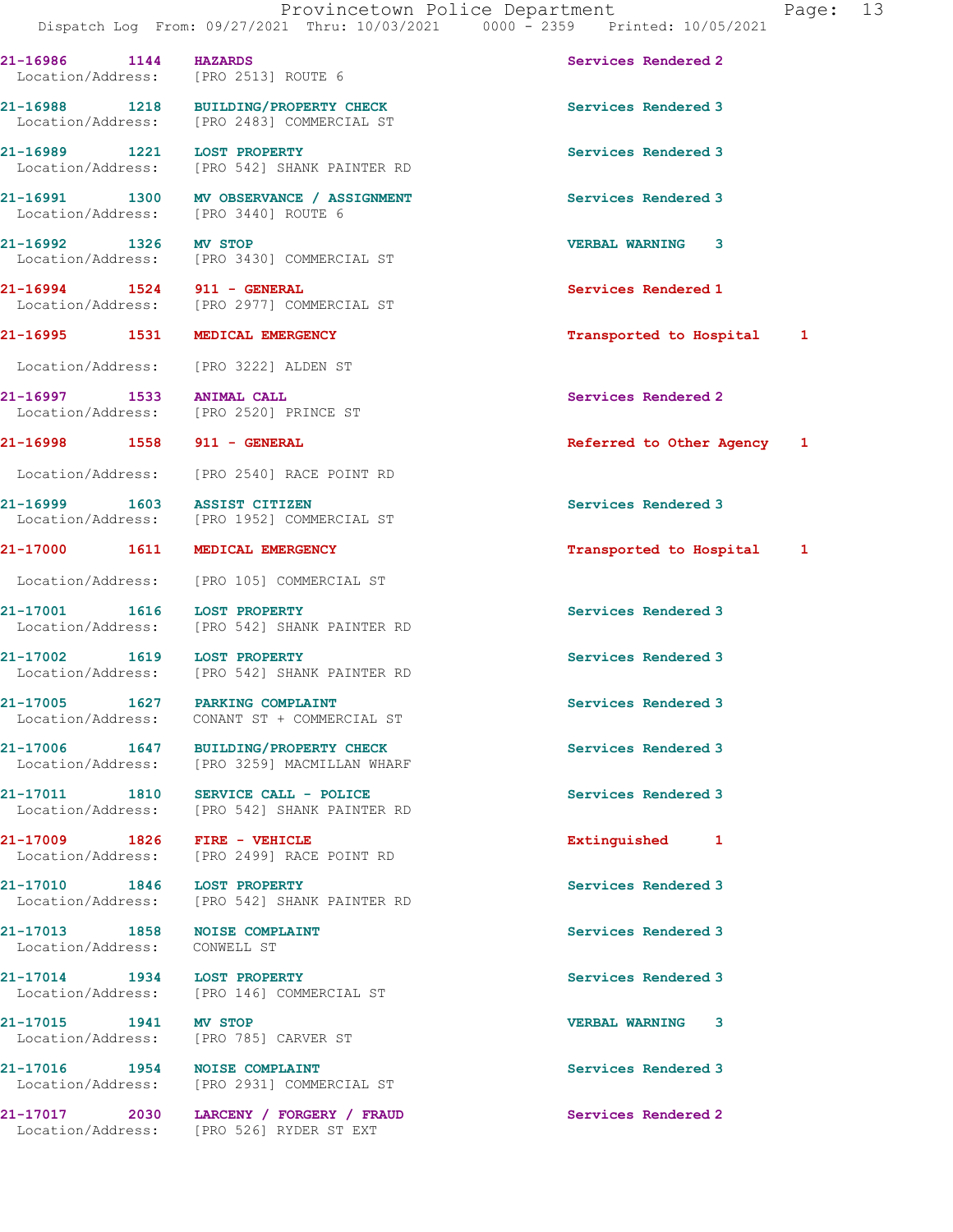21-17018 2043 MV STOP VERBAL WARNING 3 Location/Address: [PRO 2998] BRADFORD ST EXT 21-17023 2141 ALARM - GENERAL BLDG/PROP Checked/Secured 1 Location/Address: [PRO 2018] COMMERCIAL ST 21-17024 2246 MV STOP VERBAL WARNING 3 Location/Address: [PRO 3004] BRADFORD ST 21-17025 2259 PARKING COMPLAINT No Action Required 3 Location/Address: [PRO 4125] HARBOR HILL RD 21-17027 2313 MEDICAL EMERGENCY PATIENT REFUSAL 1 Location/Address: [PRO 2577] BRADFORD ST For Date: 10/03/2021 - Sunday 21-17028 0026 MV OBSERVANCE / ASSIGNMENT Services Rendered 3 Location/Address: [PRO 3440] ROUTE 6 21-17029 0027 DISORDERLY GONE ON ARRIVAL 1 Location/Address: [PRO 484] MASONIC PL 21-17031 0116 MV STOP Arrest(s) Made 3 Location/Address: ROUTE 6 + SNAIL RD Refer To Arrest: 21-181-AR 21-17033 0204 DISTURBANCE - FIGHT / ARGUMENT Arrest(s) Made 1 Location/Address: [PRO 285] COMMERCIAL ST Refer To Arrest:  $\frac{21-182-AR}{21-182-AR}$  Refer To P/C: 21-183-AR 21-17034 0556 BUILDING/PROPERTY CHECK Services Rendered 3 Location/Address: [PRO 2512] JEROME SMITH RD 21-17035 0603 BUILDING/PROPERTY CHECK Services Rendered 3 Location/Address: [PRO 3259] MACMILLAN WHARF 21-17036 0820 BUILDING/PROPERTY CHECK Services Rendered 3 Location/Address: [PRO 2512] JEROME SMITH RD 21-17037 0832 SERVICE CALL - POLICE Services Rendered 3 Location/Address: [PRO 516] RACE POINT RD 21-17038 0835 BUILDING/PROPERTY CHECK Services Rendered 3 Location/Address: [PRO 3440] ROUTE 6 21-17039 0853 MV STOP VERBAL WARNING 3 Location/Address: ROUTE 6 + SNAIL RD 21-17040 1034 ANIMAL CALL GONE ON ARRIVAL 2 Location/Address: [PRO 90] COURT ST 21-17041 1049 911 - GENERAL Services Rendered 1 Location/Address: [PRO 2499] RACE POINT RD 21-17043 1124 GENERAL INFO Services Rendered 3 Location/Address: [PRO 542] SHANK PAINTER RD 21-17044 1134 BUILDING/PROPERTY CHECK Services Rendered 3 Location/Address: [PRO 3259] MACMILLAN WHARF 21-17045 1148 BUILDING/PROPERTY CHECK Services Rendered 3 Location/Address: [PRO 2483] COMMERCIAL ST 21-17046 1253 BUILDING/PROPERTY CHECK Services Rendered 3 Location/Address: [PRO 3430] COMMERCIAL ST